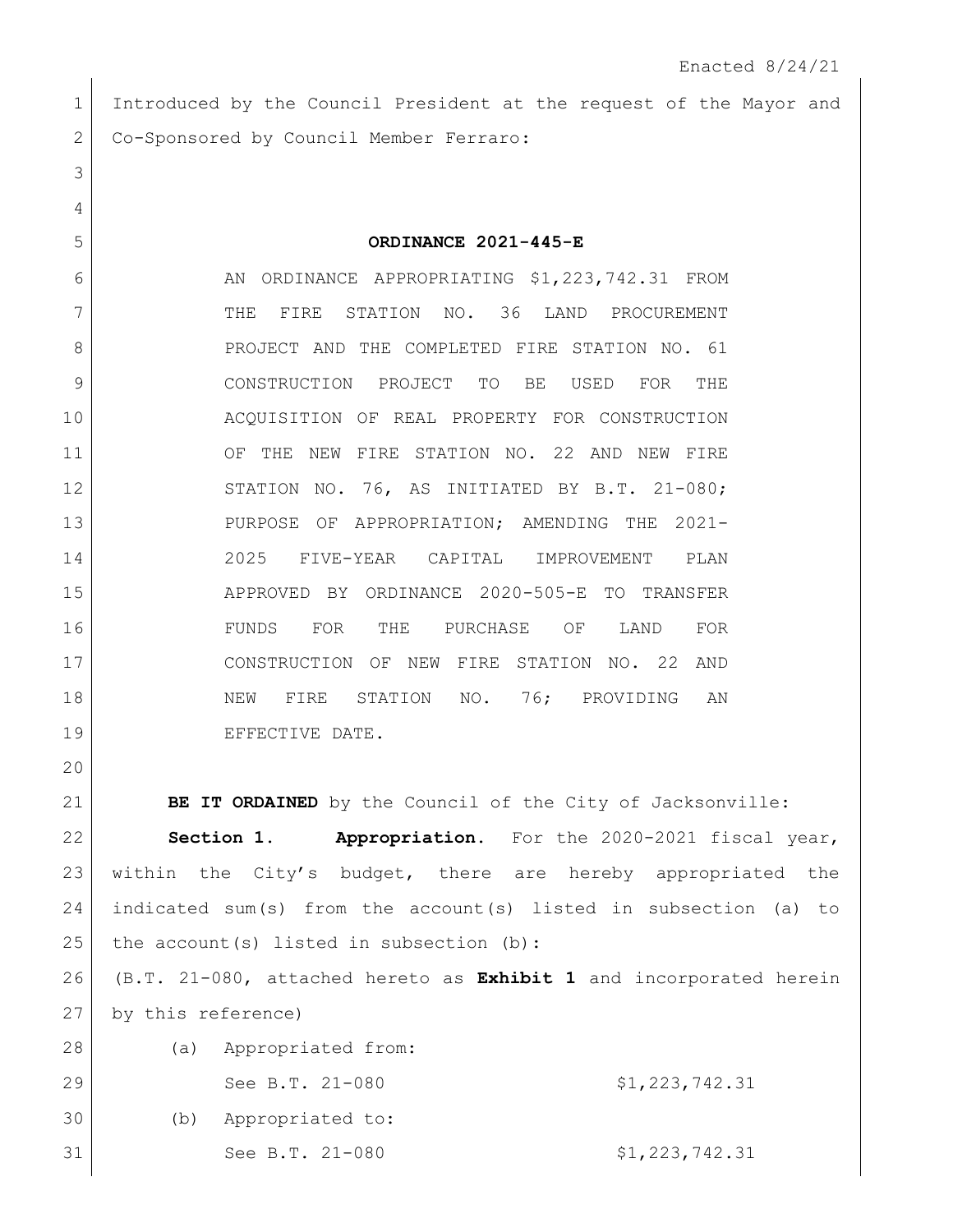1 (c) Explanation of appropriation:

2 The funding above is a reallocation of funds from the completed Fire Station No. 36 and Fire Station No. 61 construction projects to purchase property for the new Fire Station No. 22 and new Fire Station No. 76.

 **Section 2. Purpose.** The purpose of the appropriation in Section 1 is to provide funding to purchase the real property located at the intersection of Lane Avenue and Lenox Avenue for relocation and construction of the new Fire Station No. 22 and to purchase the real property located at the intersection of Boney Road and Cedar Point for construction of the new Fire Station No. 76.

13 The proposed location for the new Fire Station No. 22 will allow for construction of a station that is appropriately sized to accommodate the personnel and apparatus required to meet the high 16 demand for emergency services in the area.

17 In addition, the proposed location for the new Fire Station No. 76 is in an isolated part of the City that currently experiences longer wait times for arrival of emergency personnel and apparatus. Construction of a new fire station in this area will significantly reduce the emergency response times for residents in the area and call volumes experienced by other 23 surrounding fire stations.

 **Section 3. Capital Improvement Plan Amendment.** Ordinance 2020-505-E, adopting the 2021-2025 Five-Year Capital Improvement Plan (the "CIP") for the City and certain of its independent agencies, is hereby amended to transfer \$1,223,742.31 in funding from the completed Fire Station No. 36 land procurement project and the Fire Station No. 61 construction project to purchase land for construction of the new Fire Station No. 22 and the new Fire Station No. 76 as more fully described in the Project Information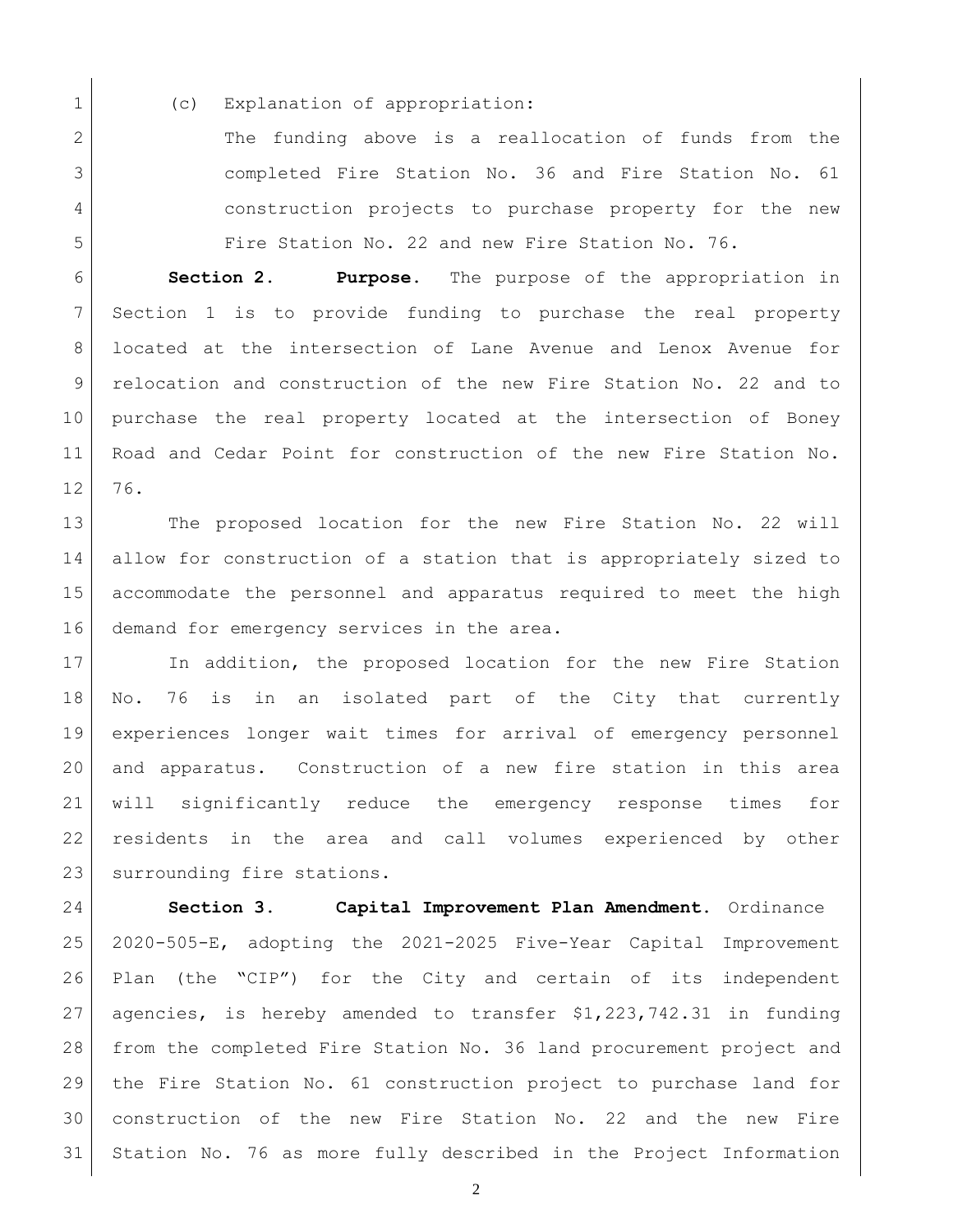Sheets attached hereto as **Exhibit 2** and incorporated herein by this 2 reference.

3 Relocation of the existing Fire Station No. 22 is necessary because the current station is grossly undersized for the requisite number of personnel and apparatus assigned to it. In addition, the National Fire Services Office recommended relocation and replacement of the station in its capital study conducted in May of 8 2020. The move north will help to reduce run volumes for Fire Station Nos. 10, 17 and 32 and the new fire station will be constructed such that it will be adequately sized for the apparatus and personnel necessary to meet the high demand call volume for 12 emergency services in the area.

13 The new Fire Station No. 76 will be constructed in an isolated area that currently has 10 to 15 minute wait times for the first Jacksonville Fire and Rescue Department apparatus to arrive and provide emergency assistance. The new location for Fire Station No. 76 will greatly reduce emergency response times with the goal to achieve the American Heart Association's Emergency Cardiac Care recommended guideline of a 5-minute automated external defibrillator ("AED") response time.

 The Council finds that the deferral of this amendment of the CIP until the next annual budget and CIP review will be detrimental to the best interests of the community because such deferral will delay the urgent need to purchase land and provide necessary 25 emergency services in these areas.

 Pursuant to Section 122.605(c), *Ordinance Code*, enactment of this Ordinance requires the affirmative vote of two-thirds of the Council members present at the meeting because of the CIP amendment set forth in this section. This Ordinance shall constitute an amendment to Ordinance 2020-505-E. In all other respects, the Five-Year Capital Improvement Plan approved by Ordinance 2020-505-E